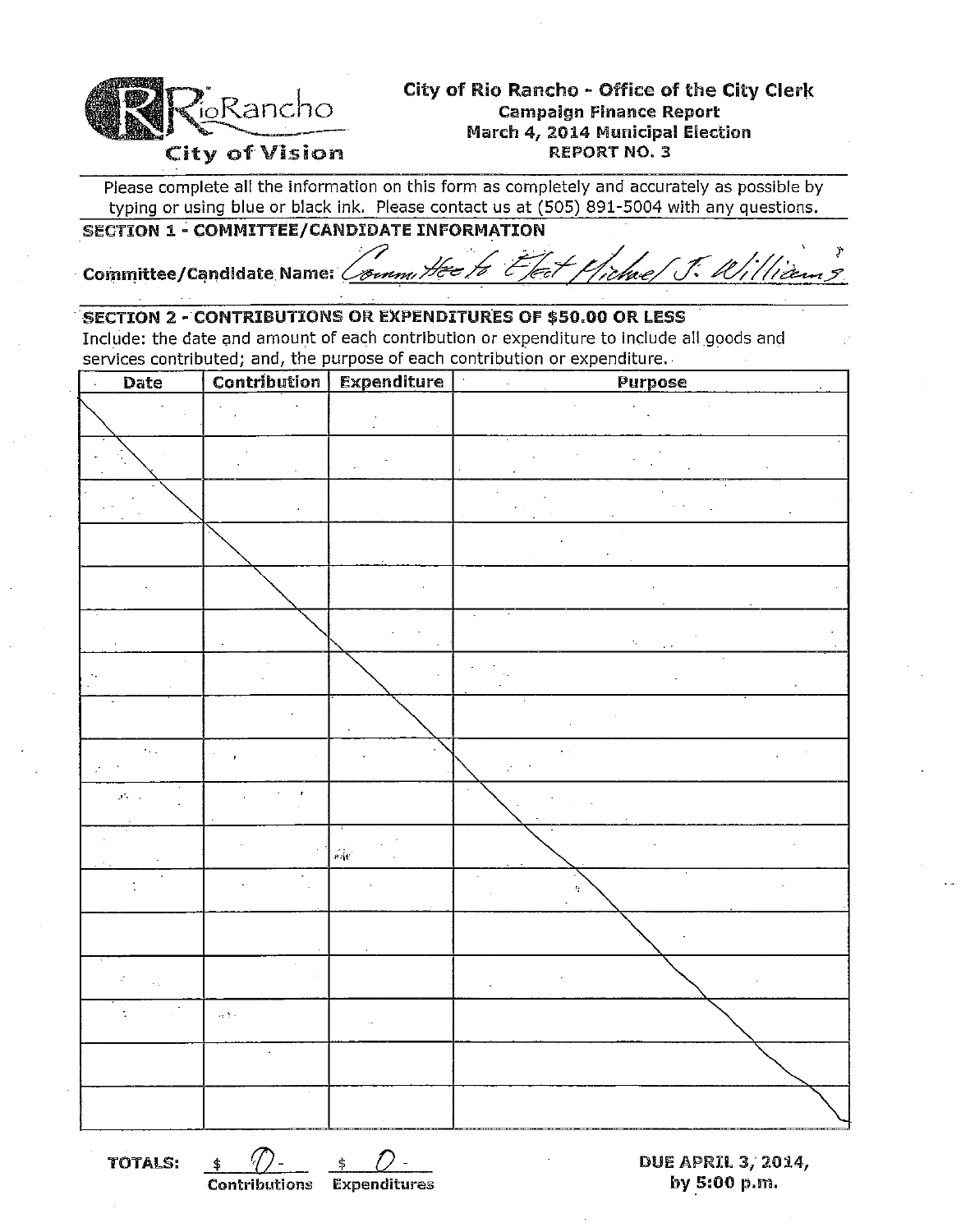### CITY OF RIO RANCHO - CAMPAIGN FINANCE REPORT NO.3 PAGE 2 - Committee Name:

SECTION 3 - CONTRIBUTIONS OR EXPENDITURES OF MORE THAN \$50.00 (Cumulative) Include: the name and address of the person or entity from whom any cumulative contribution or expenditure of more than \$50.00 was received or made; the date and amount of each contribution or expenditure to include all goods and services contributed; and, the purpose of each contribution or expenditure.

| Date                       |               | Contribution Expenditure |                                           | Purpose                                   |
|----------------------------|---------------|--------------------------|-------------------------------------------|-------------------------------------------|
| $\mathbf{f}$               |               |                          | Name/Address<br>Committee to Elect/Ticket |                                           |
| Ϋ́                         |               | 3557.79                  | 296 Orchid Dr 87124                       | Run off Election                          |
|                            |               |                          |                                           |                                           |
|                            |               |                          |                                           |                                           |
|                            |               |                          |                                           |                                           |
|                            |               |                          |                                           |                                           |
|                            |               |                          |                                           |                                           |
|                            |               |                          |                                           |                                           |
|                            |               |                          |                                           |                                           |
|                            |               |                          |                                           |                                           |
|                            |               |                          |                                           |                                           |
|                            |               |                          |                                           |                                           |
|                            |               |                          |                                           |                                           |
|                            |               |                          |                                           |                                           |
|                            |               |                          |                                           |                                           |
|                            |               |                          |                                           |                                           |
|                            |               |                          |                                           |                                           |
|                            |               |                          |                                           |                                           |
|                            |               |                          |                                           |                                           |
| <b>NOVA ARTIST THE</b>     |               |                          |                                           | roma di Sig                               |
| ال ا <u>لأسياح به ي</u> πي |               |                          |                                           |                                           |
|                            |               |                          |                                           |                                           |
|                            |               |                          |                                           |                                           |
|                            |               |                          |                                           |                                           |
|                            |               | ÷.                       |                                           |                                           |
|                            |               |                          |                                           |                                           |
|                            |               |                          |                                           |                                           |
|                            |               |                          |                                           |                                           |
|                            |               |                          |                                           |                                           |
|                            |               |                          |                                           |                                           |
|                            |               |                          |                                           |                                           |
|                            |               |                          |                                           |                                           |
|                            |               |                          | $\lambda$                                 |                                           |
|                            |               |                          |                                           |                                           |
|                            |               | $\epsilon$               |                                           |                                           |
|                            |               |                          |                                           |                                           |
|                            |               |                          |                                           |                                           |
|                            |               |                          |                                           |                                           |
|                            |               |                          |                                           |                                           |
|                            |               |                          |                                           | $\mathbb{Z}_5$                            |
|                            |               |                          |                                           | $\mathbb{Z}_2^{\times}$                   |
|                            |               |                          |                                           |                                           |
|                            |               |                          |                                           |                                           |
| <b>TOTALS:</b>             | $\frac{1}{2}$ | Contributions            | 5 3557.79<br><b>Expenditures</b>          | <b>DUE APRIL 3, 2014,</b><br>by 5:00 p.m. |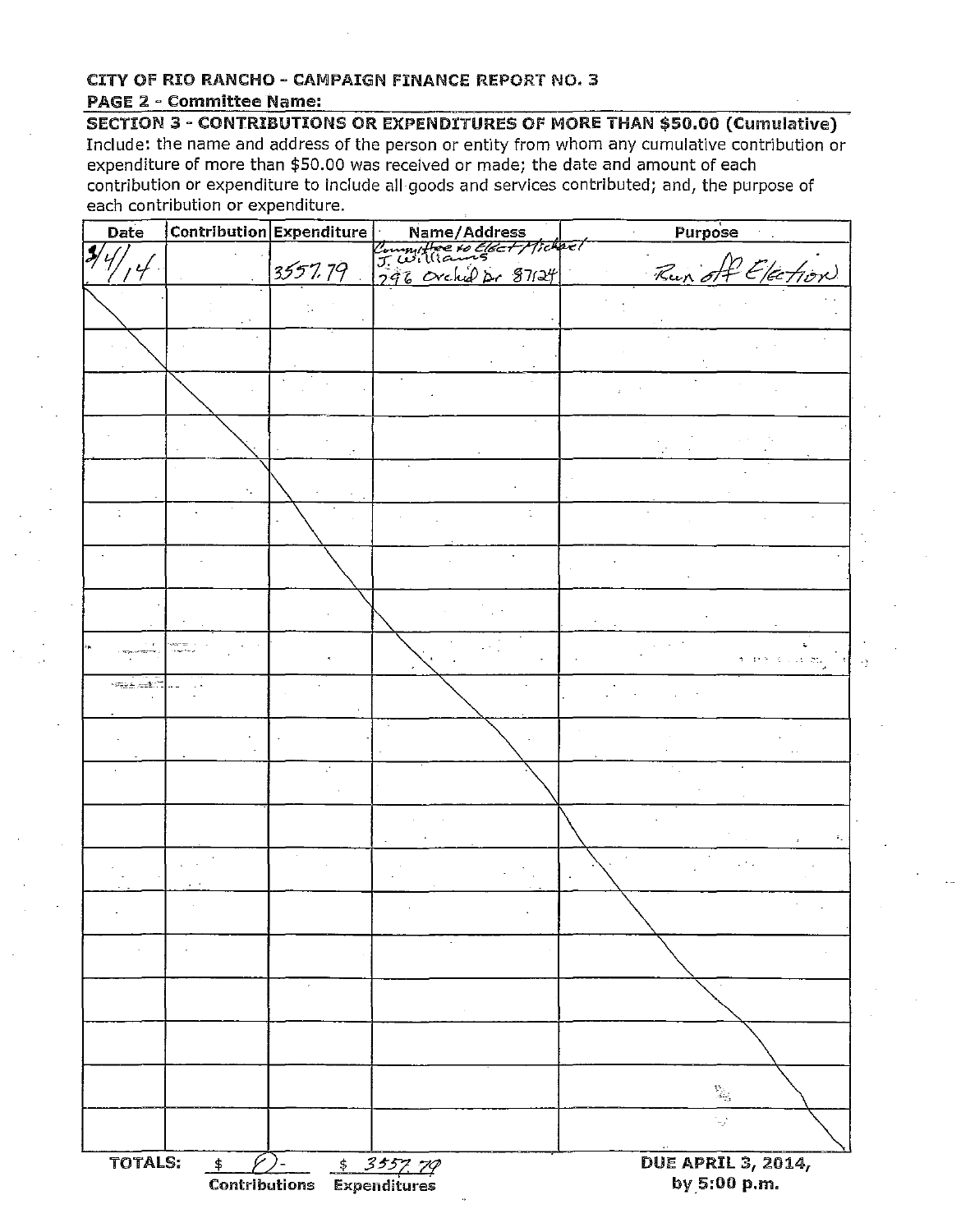## CITY OF RIO RANCHO - CAMPAIGN FINANCE REPORT NO. 3 PAGE<sub>3</sub>

#### **SECTION 4 - TOTALS**

| Total Contributions Page 1:         | \$ | Total Expenditures Page 1:                                | \$          |
|-------------------------------------|----|-----------------------------------------------------------|-------------|
| Total Contributions Page 2:         | \$ | Total Expenditures Page 2:                                | \$355779    |
| Total Contributions Page 4:         | \$ | Total Expenditures Page 4:                                |             |
| Total Contributions REPORT 3:       | \$ | Total Expenditures REPORT 3.                              | $3557 - 79$ |
| <b>Total Contributions To Date:</b> |    | \$ / 1355 85 Total Expenditures To Date: $ $ \$ / 1355 85 |             |

DUE APRIL 3, 2014, by 5:00 p.m.

**SECTION 5 - APPROVALS** Committee Name: Committee to Elect Pliche (J. William hereby declare that this Campaign Finance Report has been prepared with all reasonable diligence and is true and complete.  $-0.3 - 17 - 14$ Authorized Signature Subscribed and sworn to me this  $\int \frac{H^{1}}{h}$ of March  $^{+}$ , 2014 Stamp/Seal  $\frac{c_{c2}d}{\frac{1}{\frac{1}{c_{c2}d_1}}$ OFFICIAL SEAL Yolanda Lucero NOTARY PUBL OF NEW M **STATE** ommission Expires My Commission Expires:  $\sim 100$ Received in the Office of the City Clerk at  $\frac{10.01}{\sqrt{4.0}}$  (a.m.) on the  $\frac{17^{44}}{40}$ day of  $\n *March*\n *2014*\n$ CITY CLERK MAR 17 '14 AM 10:01

Stephen J. Ruger, City Clerk